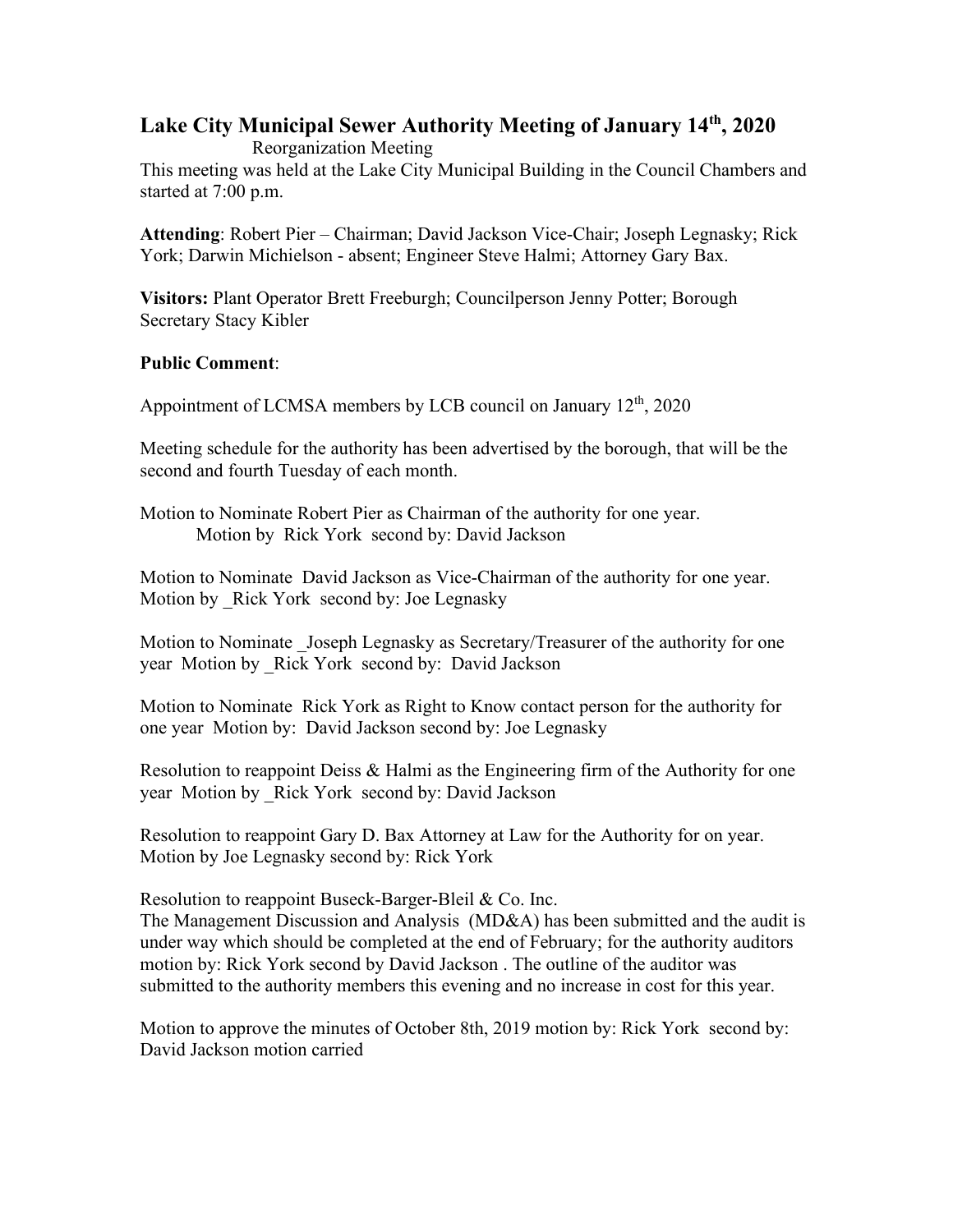Financial Report:

Bills for approval:

Deiss & Halmi Engineering, Inc Invoice # 10-19-33A - \$67.25 Deiss & Halmi Engineering, Inc. Invoice # 10-19-33 - \$947.28 Check # 1119 for \$1014.53 Gary D. Bax Attorney at Law invoice  $\#$  145 - \$240.00 check  $\#$  1121 Gary D. Bax Attorney at Law invoice  $\# 146 - $447.20 - check \#1122$ PMAA yearly board training check #1124 - \$190.00

Motion by: David Jackson and second by Rick York to pay the bills

## **Engineer Steve Halmi**:

Steve and his staff along with the help of Stacy Kibler prepared and presented a sewer line map of the borough and its resident hook ups; this was requested by the authority for missing connections and this information was presented to Borough Council on 2-10-2020.

Ideas where suggested to breakdown the required areas for workable sewer extensions over the next several years.

State and Federal Grants are very limited and competitive for such work which means to search for a low interest loans to cover these areas.

The Engineer will work with the Borough to enforce the current ordinances for hook ups.

The Engineer is to prepare a Conceptual Plan for Eagle Street for a type of sewer line that can be installed to remove the residents from septic tanks especially with the close location of Kelly Run. This is to be presented at the February council meeting.

A discussion was held on the creek bank where the outflow of the sewer plants piping is and the Borough will be meeting and discussing this issue with DEP and the Army Corps of Engineers we look forward to there direction on this matter.

Steve presented a mapping system which his firm has completed in other communities for sewer lines and we have asked for a proposal for Lake City's to include the sewer, water and storm sewers and this is to presented to council for direction.

## **Attorney Gary D. Bax;**

Submittal of the attorney's fees for 2020 the rates will not increase over the existing 2019 fee rates. A flat fee of \$240.00 per monthly meeting, with any additional professional and legal services to be provided at a rate of \$150 per hour. Cost and related expenses will also be billed.

Attorney Bax has been assigned MD  $\&$  A for 2020 and a updated report will be made available during the fourth quarter meeting.

In the initial review of the Sewer Connection requirements:

1. LCMSA has the power for new sewer construction and assessments.

- a. Foot-front assessment
- b. Benefits assessment